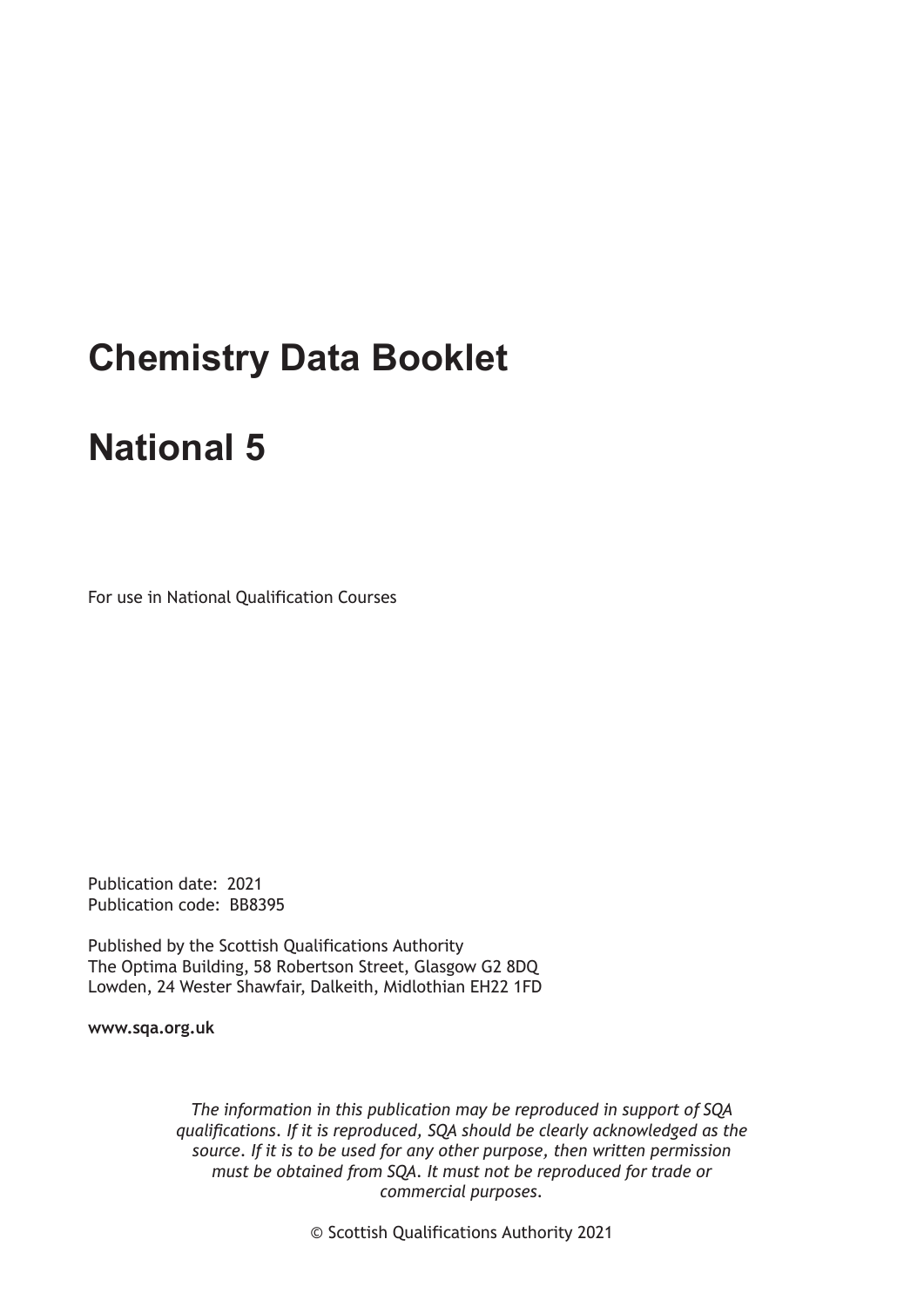For an up-to-date list of prices visit the **Publication Sales and Downloads** section of SQA's website. For further details telephone SQA's Customer Contact Centre on 0345 279 1000.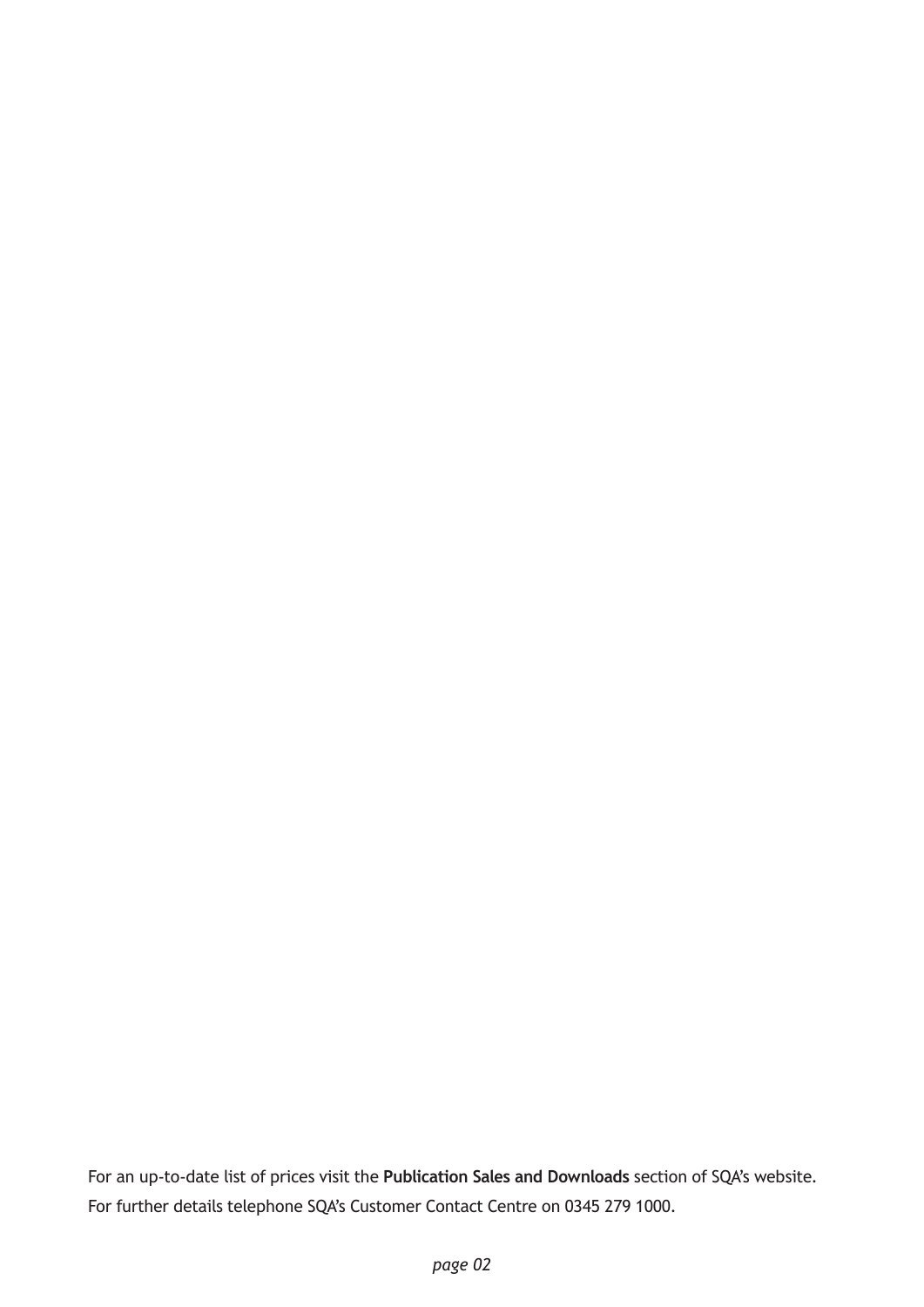#### **Contents**

| Relationships for National 5 Chemistry and Specific Heat Capacity of Water 3 |
|------------------------------------------------------------------------------|
|                                                                              |
|                                                                              |
|                                                                              |
|                                                                              |
| Names, Symbols, Relative Atomic Masses, Densities and Dates of Discovery 7   |
| Formulae of Selected Ions containing more than one kind of Atom8             |
|                                                                              |
|                                                                              |
|                                                                              |
|                                                                              |

#### **Relationships for National 5 Chemistry**

 $E_h = cm\Delta T$ 

 $n = cV$ 

$$
n = \frac{m}{GFM}
$$

$$
\frac{c_1 V_1}{n_1} = \frac{c_2 V_2}{n_2}
$$

 $average\ rate = \frac{\Delta quantity}{\Delta t}$ 

% by mass = 
$$
\frac{m}{GFM} \times 100
$$

#### **Specific Heat Capacity of Liquid Water**

*c*= 4.18 kJ kg−<sup>1</sup> °C−<sup>1</sup>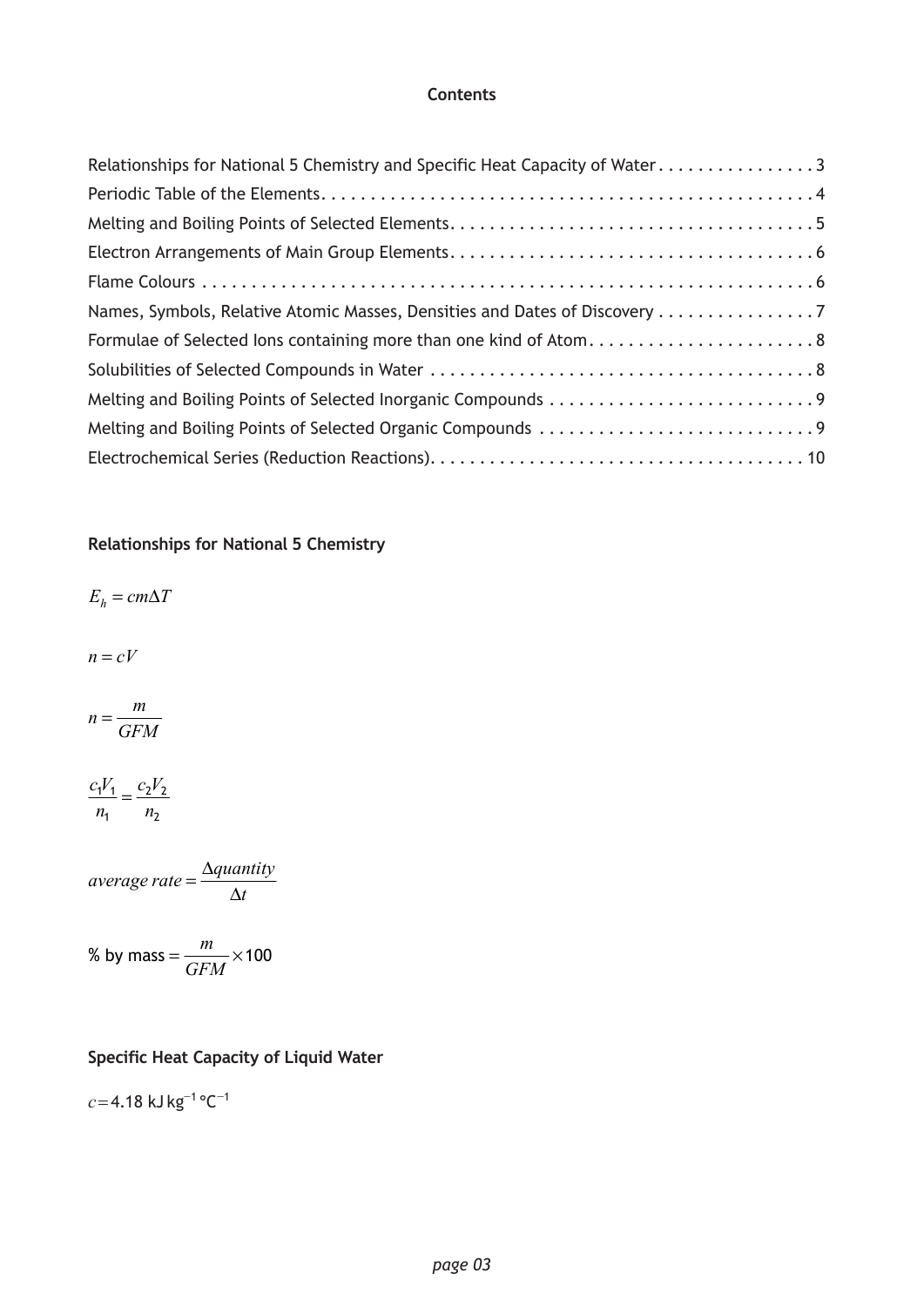#### **Periodic Table of the Elements**

<span id="page-3-0"></span>

| Column<br>$\mathbf{1}$ | Column<br>$\overline{2}$ |                  |           |                             |              |               |                 |                                                |           |            |           |                          |                         |                  |                           | Column<br>3 | Column<br>$\overline{4}$ |           | Column<br>5    | Column<br>6           | Column<br>$\overline{7}$ | Column<br>$\mathbf 0$    |
|------------------------|--------------------------|------------------|-----------|-----------------------------|--------------|---------------|-----------------|------------------------------------------------|-----------|------------|-----------|--------------------------|-------------------------|------------------|---------------------------|-------------|--------------------------|-----------|----------------|-----------------------|--------------------------|--------------------------|
| -1<br>Hydrogen         |                          |                  |           | <b>Key</b>                  |              |               | Atomic Number   |                                                |           |            |           |                          |                         |                  |                           |             |                          |           |                |                       |                          | $\overline{2}$<br>Helium |
| н                      |                          |                  |           |                             |              |               | Name of Element |                                                |           |            |           |                          |                         |                  |                           |             |                          |           |                |                       |                          | He                       |
| 3                      | $\overline{4}$           |                  |           |                             |              |               | Symbol          |                                                |           |            |           |                          |                         |                  |                           | 5           | 6                        |           | $\overline{7}$ | 8                     | 9                        | 10                       |
| Lithium                | Beryllium                |                  |           |                             |              |               |                 |                                                |           |            |           |                          |                         |                  |                           | Boron       | Carbon                   |           | Nitrogen       | Oxygen                | Fluorine                 | Neon                     |
| Li                     | Be                       |                  |           |                             |              |               |                 |                                                |           |            |           |                          |                         |                  |                           | B           | $\mathsf{C}$             |           | N              | $\mathbf{O}$          | F                        | <b>Ne</b>                |
| 11                     | 12                       |                  |           |                             |              |               |                 |                                                |           |            |           |                          |                         |                  |                           | 13          | 14                       |           | 15             | 16                    | 17                       | 18                       |
| Sodium                 | Magnesium                |                  |           |                             |              |               |                 |                                                |           |            |           | <b>TRANSITION METALS</b> |                         |                  |                           | Aluminium   | Silicon                  |           | Phosphorus     | Sulfur                | Chlorine                 | Argon                    |
| <b>Na</b>              | Mg                       |                  |           |                             |              |               |                 |                                                |           |            |           |                          |                         |                  |                           | Al          | Si                       |           | P              | $\mathsf{S}$          | <b>Cl</b>                | Ar                       |
| 19                     | 20                       |                  | 21        |                             |              | 22            | 23              | 24                                             |           | 25         | 26        | 27                       | 28                      | 29               | 30                        | 31          | 32                       |           | 33             | 34                    | 35                       | 36                       |
| Potassium              | Calcium                  |                  | Scandium  |                             |              | Titanium      | Vanadium        | Chromium                                       |           | Manganese  | Iron      | Cobalt                   | Nickel                  | Copper           | Zinc                      | Gallium     | Germanium                |           | Arsenic        | Selenium              | <b>Bromine</b>           | Krypton                  |
| K                      | Ca                       |                  | <b>Sc</b> |                             |              | Ti            | $\mathsf{V}$    | $\mathsf{Cr}$                                  |           | Mn.        | Fe        | Co                       | Ni                      | Cu               | Zn                        | Ga          | Ge                       |           | As             | <b>Se</b>             | <b>Br</b>                | Kr                       |
| 37                     | 38                       |                  | 39        |                             |              | 40            | 41              | 42                                             |           | 43         | 44        | 45                       | 46                      | 47               | 48                        | 49          | 50                       |           | 51             | 52                    | 53                       | 54                       |
| Rubidium               | Strontium                |                  | Yttrium   |                             |              | Zirconium     | Niobium         | Molybdenum                                     |           | Technetium | Ruthenium | Rhodium                  | Palladium               | Silver           | Cadmium                   | Indium      | Tin                      |           | Antimony       | Tellurium             | lodine                   | Xenon                    |
| <b>Rb</b>              | Sr                       |                  | Y         |                             |              | Zr            | <b>Nb</b>       | Mo                                             |           | Tc         | Ru        | <b>Rh</b>                | Pd                      | Ag               | C <sub>d</sub>            | In          | Sn                       |           | Sb             | Te                    | L.                       | Xe                       |
| 55                     | 56                       |                  | 57        | $58 - 71$                   |              | 72            | 73              | 74                                             |           | 75         | 76        | 77                       | 78                      | 79               | 80                        | 81          | 82                       |           | 83             | 84                    | 85                       | 86                       |
| Caesium                | Barium                   |                  | Lanthanum |                             |              | Hafnium       | Tantalum        | Tungsten                                       |           | Rhenium    | Osmium    | Iridium                  | Platinum                | Gold             | Mercury                   | Thallium    | Lead                     |           | Bismuth        | Polonium              | Astatine                 | Radon                    |
| Cs                     | Ba                       |                  | La        |                             |              | Hf            | Ta              | W                                              |           | Re         | Os        | <b>Ir</b>                | Pt                      | Au               | Hg                        | Τl          | Pb                       |           | Bi             | Po                    | At                       | <b>Rn</b>                |
| 87                     | 88                       |                  | 89        | $90 - 103$                  |              | 104           | 105             | 106                                            |           | 107        | 108       | 109                      | 110                     | 111              | 112                       | 113         | 114                      |           | 115            | 116                   | 117                      | 118                      |
| Francium               | Radium                   |                  | Actinium  | $\mathcal{O}(\mathbb{R}^d)$ |              | Rutherfordium | Dubnium         | Seaborgium                                     |           | Bohrium    | Hassium   |                          | Meitnerium Darmstadtium | Roent-<br>genium | Copernicium               | Nihonium    | Flerovium                |           |                | Moscovium Livermorium | Tennessine               | Oganesson                |
| Fr                     | Ra                       |                  | Ac        |                             |              | <b>Rf</b>     | Db              | Sg                                             |           | Bh         | <b>Hs</b> | Mt                       | Ds                      | Rg               | Cn                        | Nh          | F(                       |           | Mc             | Lv                    | Ts                       | Og                       |
|                        |                          |                  |           |                             |              |               |                 |                                                |           |            |           |                          |                         |                  |                           |             |                          |           |                |                       |                          |                          |
|                        |                          |                  |           | 58                          | 59           |               | 60              | 61                                             | 62        |            | 63        | 64                       | 65                      | 66               | 67                        | 68          | 69                       | 70        |                | 71                    |                          |                          |
|                        |                          |                  |           | Cerium                      |              |               |                 | Praseodymium Neodymium   Promethium   Samarium |           |            | Europium  | Gadolinium               | Terbium                 | Dysprosium       | Holmium                   | Erbium      | Thulium                  |           | Ytterbium      | Lutetium              |                          |                          |
|                        |                          |                  |           | Ce                          | Pr           |               | Nd              | Pm                                             | Sm        |            | Eu        | Gd                       | Tb                      | <b>Dy</b>        | Ho                        | Er          | Tm                       | Yb        |                | Lu                    |                          |                          |
|                        |                          |                  |           | 90                          | 91           |               | 92              | 93                                             | 94        |            | 95        | 96                       | 97                      | 98               | 99                        | 100         | 101                      | 102       |                | 103                   |                          |                          |
|                        |                          | <b>The State</b> |           | Thorium                     | Protactinium |               | Uranium         | Neptunium                                      | Plutonium |            | Americium | Curium                   | Berkelium               |                  | Californium   Einsteinium | Fermium     | Mendelevium              |           | Nobelium       | Lawrencium            |                          |                          |
|                        |                          |                  |           | <b>Th</b>                   | Pa           |               | U               | <b>Np</b>                                      | Pu        |            | Am        | $\mathsf{Cm}$            | <b>Bk</b>               | Cf               | Es                        | Fm          | Md                       | <b>No</b> |                | Lr.                   |                          |                          |

Elements below the dark line are metals.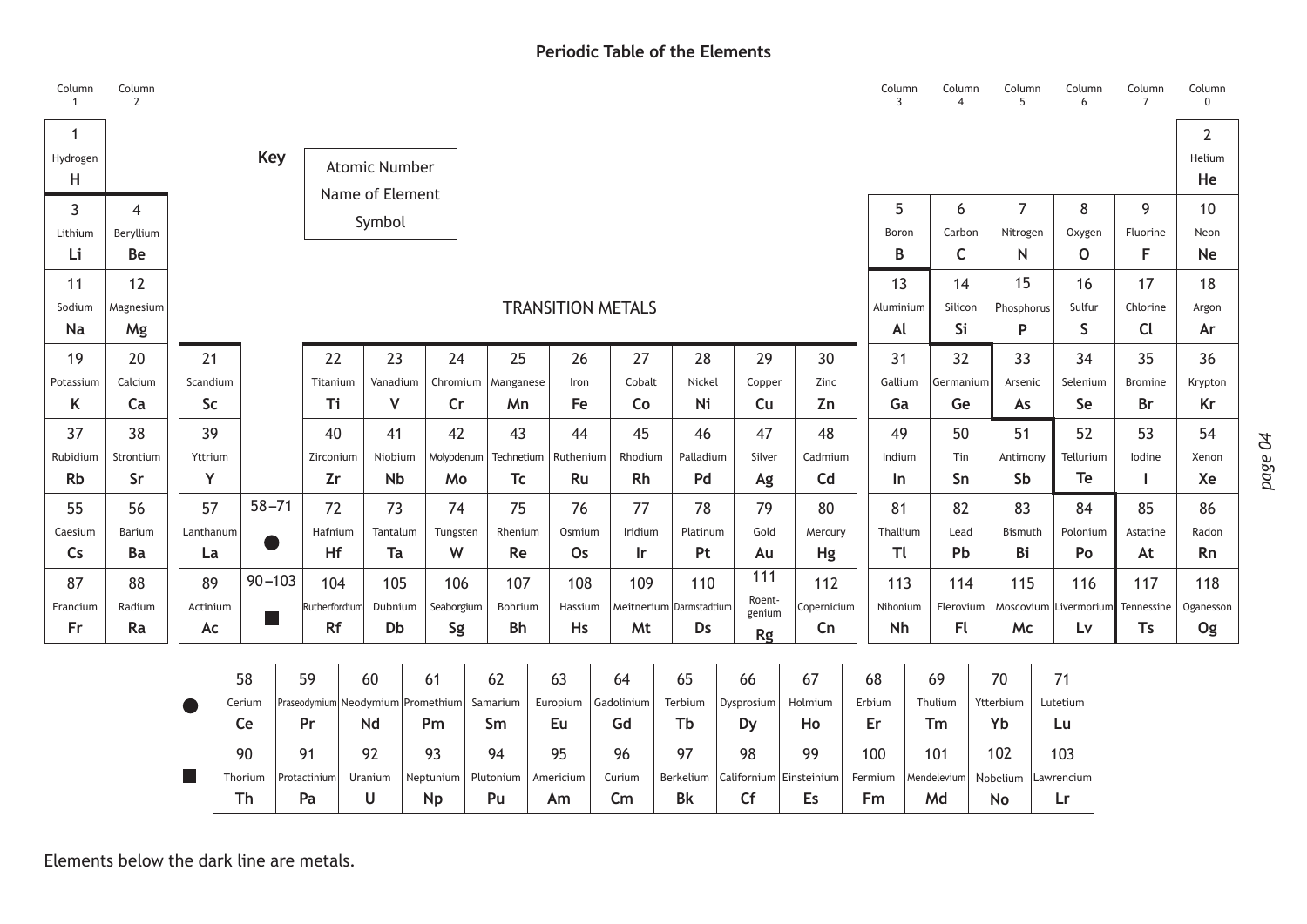#### **Melting and Boiling Points of Selected Elements**

<span id="page-4-0"></span>

| Group                              | Group<br>$\overline{2}$                      |                                |                                 |                                |                                             |                                          |                                 |                               |                                 |                              |                               | Group                          | Group<br>$\boldsymbol{\Delta}$ | Group<br>5                                     | Group<br>6                      | Group<br>$\overline{7}$           | Group<br>$\Omega$                            |
|------------------------------------|----------------------------------------------|--------------------------------|---------------------------------|--------------------------------|---------------------------------------------|------------------------------------------|---------------------------------|-------------------------------|---------------------------------|------------------------------|-------------------------------|--------------------------------|--------------------------------|------------------------------------------------|---------------------------------|-----------------------------------|----------------------------------------------|
| -1<br>Hydrogen<br>$-259$<br>$-253$ |                                              |                                |                                 | <b>Key</b>                     |                                             | <b>Atomic Number</b><br>Name of Element  |                                 |                               |                                 |                              |                               |                                |                                |                                                |                                 |                                   | $\overline{2}$<br>Helium<br>$-272$<br>$-269$ |
| 3<br>Lithium<br>181<br>1342        | $\overline{4}$<br>Beryllium<br>1287<br>2471* |                                |                                 |                                |                                             | Melting Point (°C)<br>Boiling Point (°C) |                                 |                               |                                 |                              |                               | 5<br>Boron<br>2077<br>4000     | 6<br>Carbon<br><b>†3825</b>    | $\overline{7}$<br>Nitrogen<br>$-210$<br>$-196$ | 8<br>Oxygen<br>$-219$<br>$-183$ | 9<br>Fluorine<br>$-220$<br>$-188$ | 10<br>Neon<br>$-249$<br>$-246$               |
| 11<br>Sodium<br>98<br>883          | 12<br>Magnesium<br>650<br>1090               |                                |                                 |                                |                                             |                                          |                                 |                               |                                 |                              |                               | 13<br>Aluminium<br>660<br>2519 | 14<br>Silicon<br>1414<br>3265  | 15<br>Phosphorus<br>44<br>281                  | 16<br>Sulfur<br>115<br>445      | 17<br>Chlorine<br>$-101$<br>$-34$ | 18<br>Argon<br>$-189$<br>$-186$              |
| 19<br>Potassium<br>63<br>759       | 20<br>Calcium<br>842<br>1484                 | 21<br>Scandium<br>1541<br>2836 | 22<br>Titanium<br>1670<br>3287  | 23<br>Vanadium<br>1910<br>3407 | 24<br>Chromium<br>1907<br>2671              | 25<br>Manganese<br>1246<br>2061          | 26<br>Iron<br>1538<br>2861      | 27<br>Cobalt<br>1495<br>2927  | 28<br>Nickel<br>1455<br>2913    | 29<br>Copper<br>1085<br>2560 | 30<br>Zinc<br>420<br>907      | 31<br>Gallium<br>30<br>2229    | 32<br>Germanium<br>938<br>2833 | 33<br>Arsenic<br>$*817$<br><b>t616</b>         | 34<br>Selenium<br>221<br>685    | 35<br>Bromine<br>$-7$<br>59       | 36<br>Krypton<br>$-157$<br>$-153$            |
| 37<br>Rubidium<br>39<br>688        | 38<br>Strontium<br>777<br>1377               | 39<br>Yttrium<br>1522<br>3345  | 40<br>Zirconium<br>1854<br>4406 | 41<br>Niobium<br>2477<br>4741  | 42<br>Molybdenum Technetium<br>2622<br>4639 | 43<br>2157<br>4262                       | 44<br>Ruthenium<br>2333<br>4147 | 45<br>Rhodium<br>1963<br>3695 | 46<br>Palladium<br>1555<br>2963 | 47<br>Silver<br>962<br>2162  | 48<br>Cadmium<br>321<br>767   | 49<br>Indium<br>157<br>2072    | 50<br>Tin<br>232<br>2586       | 51<br>Antimony<br>631<br>1587                  | 52<br>Tellurium<br>450<br>988   | 53<br>lodine<br>114<br>184        | 54<br>Xenon<br>$-112$<br>$-108$              |
| 55<br>Caesium<br>28<br>671         | 56<br>Barium<br>727<br>1845                  | 57<br>Lanthanum<br>920<br>3464 | 72<br>Hafnium<br>2233<br>4600   | 73<br>Tantalum<br>3017<br>5455 | 74<br>Tungsten<br>3414<br>5555              | 75<br>Rhenium<br>3185<br>5590            | 76<br>Osmium<br>3033<br>5008    | 77<br>Iridium<br>2446<br>4428 | 78<br>Platinum<br>1768<br>3825  | 79<br>Gold<br>1064<br>2836   | 80<br>Mercury<br>$-39$<br>357 | 81<br>Thallium<br>304<br>1473  | 82<br>Lead<br>327<br>1749      | 83<br>Bismuth<br>271<br>1564                   | 84<br>Polonium<br>254<br>962    | 85<br>Astatine<br>302             | 86<br>Radon<br>$-71$<br>$-62$                |

\* at 28 atmospheres † sublimes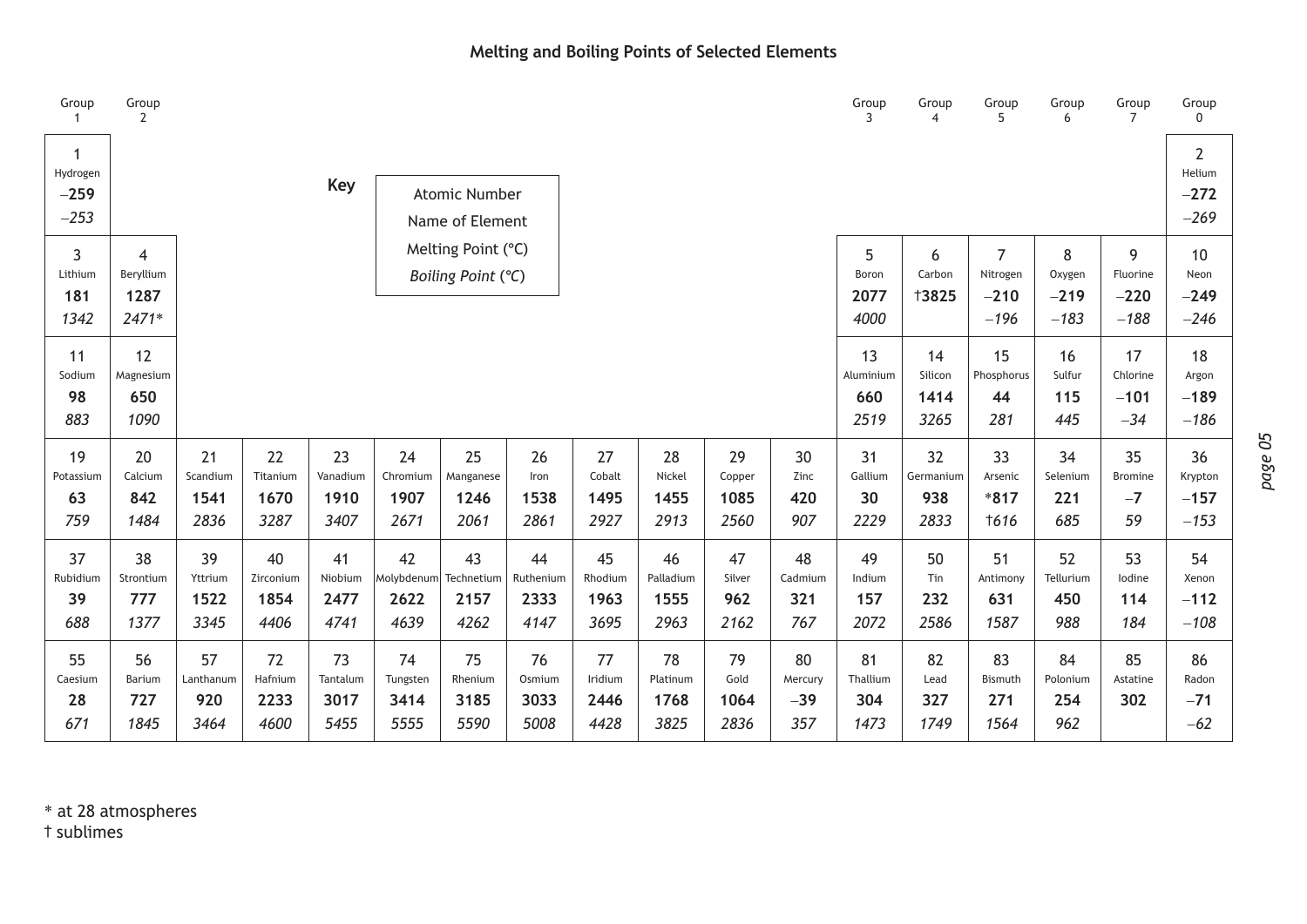<span id="page-5-0"></span>Key

Fr 2,8,18,32, 18,8,1

Ra 2,8,18,32, 18,8,2

#### Atomic Number

Name of Element

Symbol

Electron arrangement

| Group                              | Group          | Group     | Group                   | Group          | Group        | Group          | Group                                            |
|------------------------------------|----------------|-----------|-------------------------|----------------|--------------|----------------|--------------------------------------------------|
| $\mathbf{1}$                       | $\overline{2}$ | 3         | $\overline{\mathbf{4}}$ | 5              | 6            | $\overline{7}$ | 0                                                |
| $\mathbf{1}$<br>Hydrogen<br>H<br>1 |                |           |                         |                |              |                | $\overline{2}$<br>Helium<br>He<br>$\overline{2}$ |
| $\overline{3}$                     | $\overline{4}$ | 5         | 6                       | $\overline{7}$ | 8            | 9              | 10                                               |
| Lithium                            | Beryllium      | Boron     | Carbon                  | Nitrogen       | Oxygen       | Fluorine       | Neon                                             |
| Li                                 | Be             | B         | $\mathsf{C}$            | $\mathsf{N}$   | $\mathsf{O}$ | F              | Ne                                               |
| 2,1                                | 2,2            | 2,3       | 2,4                     | 2,5            | 2,6          | 2,7            | 2,8                                              |
| 11                                 | 12             | 13        | 14                      | 15             | 16           | 17             | 18                                               |
| Sodium                             | Magnesium      | Aluminium | Silicon                 | Phosphorus     | Sulfur       | Chlorine       | Argon                                            |
| Na                                 | Mg             | Al        | Si                      | P              | S            | Cl             | Ar                                               |
| 2, 8, 1                            | 2,8,2          | 2,8,3     | 2,8,4                   | 2,8,5          | 2,8,6        | 2,8,7          | 2,8,8                                            |
| 19                                 | 20             | 31        | 32                      | 33             | 34           | 35             | 36                                               |
| Potassium                          | Calcium        | Gallium   | Germanium               | Arsenic        | Selenium     | <b>Bromine</b> | Krypton                                          |
| Κ                                  | Ca             | Ga        | Ge                      | As             | Se           | Br             | Kr                                               |
| 2,8,8,1                            | 2,8,8,2        | 2,8,18,3  | 2,8,18,4                | 2,8,18,5       | 2,8,18,6     | 2,8,18,7       | 2,8,18,8                                         |
| 37                                 | 38             | 49        | 50                      | 51             | 52           | 53             | 54                                               |
| Rubidium                           | Strontium      | Indium    | Tin                     | Antimony       | Tellurium    | lodine         | Xenon                                            |
| <b>Rb</b>                          | Sr             | In        | Sn                      | Sb             | Te           | I              | Xe                                               |
| 2,8,18,                            | 2,8,18,        | 2,8,18,   | 2,8,18,                 | 2,8,18,        | 2,8,18,      | 2,8,18,        | 2,8,18,                                          |
| 8,1                                | 8,2            | 18,3      | 18,4                    | 18,5           | 18,6         | 18,7           | 18,8                                             |
| 55                                 | 56             | 81        | 82                      | 83             | 84           | 85             | 86                                               |
| Caesium                            | Barium         | Thallium  | Lead                    | Bismuth        | Polonium     | Astatine       | Radon                                            |
| Cs                                 | Ba             | Tl        | Pb                      | Bi             | Po           | At             | <b>Rn</b>                                        |
| 2,8,18,                            | 2,8,18,        | 2,8,18,   | 2,8,18,                 | 2,8,18,        | 2,8,18,      | 2,8,18,        | 2,8,18,                                          |
| 18, 8, 1                           | 18,8,2         | 32,18,3   | 32,18,4                 | 32,18,5        | 32,18,6      | 32,18,7        | 32,18,8                                          |
| 87<br>Francium                     | 88<br>Radium   |           |                         |                |              |                |                                                  |

The elements on this side of the dark line are metals.

The elements on this side of the dark line are non-metals.

#### **Flame Colours**

| <b>Element</b> | lon       | <b>Flame colour</b> | <b>Element</b> | lon       | Flame  |
|----------------|-----------|---------------------|----------------|-----------|--------|
| barium         | $Ba^{2+}$ | green               | potassium      | $K^+$     | lilac  |
| calcium        | $Ca2+$    | orange-red          | sodium         | $Na+$     | yellow |
| copper         | $Cu2+$    | blue-green          | strontium      | $Sr^{2+}$ | red    |
| lithium        | $Li^{+}$  | red                 |                |           |        |

| <b>Element</b> | lon       | <b>Flame colour</b> | <b>Element</b> | lon       | <b>Flame colour</b> |
|----------------|-----------|---------------------|----------------|-----------|---------------------|
| า่นm           | $Ba^{2+}$ | green               | potassium      | $K^+$     | lilac               |
| cium           | $Ca2+$    | orange-red          | sodium         | $Na+$     | yellow              |
| pper           | $Cu2+$    | blue-green          | strontium      | $Sr^{2+}$ | red                 |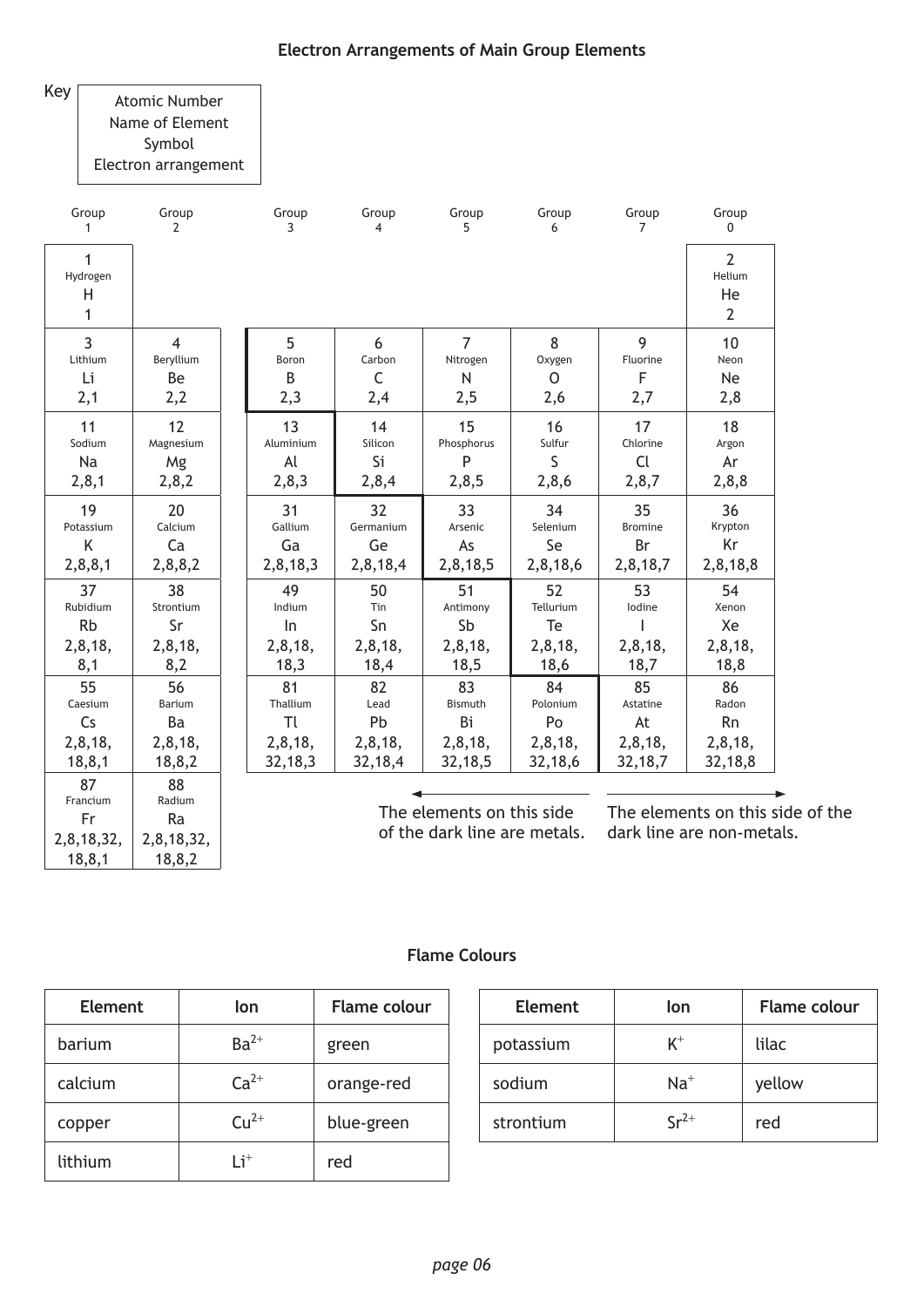#### **Names, Symbols, Relative Atomic Masses, Densities and Dates of Discovery**

<span id="page-6-0"></span>(Relative atomic masses, also known as average atomic masses, have been rounded to the nearest 0.5)

| <b>Element</b> | Symbol                  | Relative<br>atomic<br>mass | <b>Density</b><br>$(g cm^{-3})$ | Date of<br><b>Discovery</b> | <b>Element</b> | Symbol    | <b>Relative</b><br>atomic<br>mass | <b>Density</b><br>$(g cm^{-3})$ | Date of<br><b>Discovery</b> |
|----------------|-------------------------|----------------------------|---------------------------------|-----------------------------|----------------|-----------|-----------------------------------|---------------------------------|-----------------------------|
| Actinium       | Ac                      | 227                        | 10.1                            | 1899                        | Manganese      | Mn        | 55                                | 7.30                            | 1774                        |
| Aluminium      | Al                      | 27                         | 2.70                            | 1825                        | Mercury        | Hg        | 200.5                             | 13.5                            | Ancient                     |
| Americium      | Am                      | 243                        | 12.0                            | 1944                        | Molybdenum     |           | 96                                | 10.2                            | 1778                        |
| Antimony       | Sb                      | 122                        | 6.68                            | Ancient                     | Neodymium      | Nd        | 144                               | 7.01                            | 1885                        |
| Argon          | Ar                      | 40                         | 0.0018                          | 1894                        | Neon           | <b>Ne</b> | 20                                | 0.0009                          | 1898                        |
| Arsenic        | As                      | 75                         | 5.75                            | ~1250                       | Neptunium      | <b>Np</b> | 237                               | 20.2                            | 1940                        |
| Astatine       | At                      | 210                        | unknown                         | 1940                        | Nickel         | Ni        | 58.5                              | 8.90                            | 1751                        |
| Barium         | Ba                      | 137.5                      | 3.62                            | 1808                        | Niobium        | <b>Nb</b> | 93                                | 8.57                            | 1801                        |
| Berkelium      | <b>Bk</b>               | 247                        | 13.3                            | 1949                        | Nitrogen       | ${\sf N}$ | 14                                | 0.0013                          | 1772                        |
| Beryllium      | Be                      | 9                          | 1.85                            | 1798                        | Osmium         | Os        | 190                               | 22.6                            | 1803                        |
| <b>Bismuth</b> | Bi                      | 209                        | 9.79                            | 1753                        | Oxygen         | $\circ$   | 16                                | 0.0014                          | 1774                        |
| Boron          | B                       | 11                         | 2.34                            | 1808                        | Palladium      | Pd        | 106.5                             | 12.0                            | 1803                        |
| <b>Bromine</b> | Br                      | 80                         | 3.10                            | 1826                        | Phosphorus     | P         | 31                                | 1.82                            | 1669                        |
| Cadmium        | Cd                      | 112.5                      | 8.69                            | 1817                        | Platinum       | Pt        | 195                               | 21.5                            | 1735                        |
| Calcium        | Ca                      | 40                         | 1.54                            | 1808                        | Plutonium      | Pu        | 244                               | 19.7                            | 1941                        |
| Californium    | Cf                      | 251                        | 15.1                            | 1950                        | Polonium       | Po        | 209                               | 9.20                            | 1898                        |
| Carbon         | C                       | 12                         | $\ast$                          | Prehistoric                 | Potassium      | Κ         | 39                                | 0.89                            | 1807                        |
| Cerium         | Ce                      | 140                        | 6.77                            | 1803                        | Praseodymium   | Pr        | 141                               | 6.77                            | 1885                        |
| Caesium        | Cs                      | 133                        | 1.87                            | 1860                        | Promethium     | Pm        | 145                               | 7.26                            | 1944                        |
| Chlorine       | Cl                      | 35.5                       | 0.0032                          | 1774                        | Protactinium   | Pa        | 231                               | 15.4                            | 1913                        |
| Chromium       | Cr                      | 52                         | 7.15                            | 1797                        | Radium         | Ra        | 226                               | 5.00                            | 1898                        |
| Cobalt         | Co                      | 59                         | 8.86                            | 1739                        | Radon          | Rn        | 222                               | 0.0097                          | 1900                        |
| Copper         | Cu                      | 63.5                       | 8.96                            | Ancient                     | Rhenium        | Re        | 186                               | 20.8                            | 1925                        |
| Curium         | Cm                      | 247                        | 13.5                            | 1944                        | Rhodium        | Rh        | 103                               | 12.4                            | 1803                        |
| Dysprosium     | Dy                      | 162.5                      | 8.55                            | 1886                        | Rubidium       | <b>Rb</b> | 85.5                              | 1.53                            | 1861                        |
| Einsteinium    | Es                      | 252                        | unknown                         | 1952                        | Ruthenium      | Ru        | 101                               | 12.1                            | 1844                        |
| Erbium         | Er                      | 167.5                      | 9.07                            | 1843                        | Samarium       | Sm        | 150.5                             | 7.52                            | 1853                        |
| Europium       | Eu                      | 152                        | 5.24                            | 1896                        | Scandium       | Sc        | 45                                | 2.99                            | 1879                        |
| Fluorine       | F                       | 19                         | 0.0017                          | 1886                        | Selenium       | Se        | 79                                | 4.81                            | 1817                        |
| Francium       | Fr                      | 223                        | unknown                         | 1939                        | Silicon        | Si        | 28                                | 2.33                            | 1824                        |
| Gadolinium     | Gd                      | 157                        | 7.90                            | 1880                        | Silver         | Ag        | 108                               | 10.5                            | Ancient                     |
| Gallium        | Ga                      | 69.5                       | 5.91                            | 1875                        | Sodium         | Na        | 23                                | 0.97                            | 1807                        |
| Germanium      | Ge                      | 72.5                       | 5.32                            | 1886                        | Strontium      | Sr        | 87.5                              | 2.64                            | 1790                        |
| Gold           | Au                      | 197                        | 19.3                            | Ancient                     | Sulfur         | S         | 32                                | 2.00                            | Ancient                     |
| Hafnium        | Hf                      | 178.5                      | 13.3                            | 1923                        | Tantalum       | Ta        | 181                               | 16.4                            | 1802                        |
| Helium         | He                      | $\overline{4}$             | 0.0002                          | 1868                        | Technetium     | <b>Tc</b> | 98                                | 11.0                            | 1937                        |
| Holmium        | Ho                      | 165                        | 8.80                            | 1879                        | Tellurium      | Te        | 127.5                             | 6.23                            | 1782                        |
| Hydrogen       | H                       | $\mathbf{1}$               | 0.00009                         | 1766                        | Terbium        | Tb        | 159                               | 8.23                            | 1843                        |
| Indium         | In                      | 115                        | 7.31                            | 1863                        | Thallium       | Tl        | 204.5                             | 11.8                            | 1861                        |
| lodine         | T                       | 127                        | 4.93                            | 1811                        | Thorium        | Th        | 232                               | 11.7                            | 1828                        |
| Iridium        | $\mathsf{I} \mathsf{r}$ | 192                        | 22.6                            | 1803                        | Thulium        | Tm        | 169                               | 9.32                            | 1879                        |
| Iron           | Fe                      | 56                         | 7.87                            | Ancient                     | Tin            | Sn        | 118.5                             | 7.29                            | Ancient                     |
| Krypton        | Kr                      | 84                         | 0.0037                          | 1898                        | Titanium       | Ti        | 48                                | 4.51                            | 1791                        |
| Lanthanum      | La                      | 139                        | 6.15                            | 1839                        | Tungsten       | W         | 184                               | 19.3                            | 1783                        |
| Lead           | Pb                      | 207                        | 11.3                            | Ancient                     | Uranium        | U         | 238                               | 19.1                            | 1789                        |
| Lithium        | Li                      | $\overline{7}$             | 0.53                            | 1817                        | Vanadium       | V         | 51                                | 6.00                            | 1801                        |
| Lutetium       | Lu                      | 175                        | 9.84                            | 1907                        | Xenon          | Xe        | 131.5                             | 0.0059                          | 1898                        |
| Magnesium      | Mg                      | 24.5                       | 1.74                            | 1808                        | Ytterbium      | Yb        | 173                               | 6.90                            | 1878                        |
|                |                         |                            |                                 |                             | Yttrium        | Y         | 89                                | 4.47                            | 1789                        |

\*The density of carbon as graphite is 2.27  $g \text{ cm}^{-3}$ The density of carbon as diamond is  $3.51 \text{ g cm}^{-3}$ 

Zinc 2n 65.5 7.13 Ancient Zirconium | Zr | 91 | 6.52 | 1789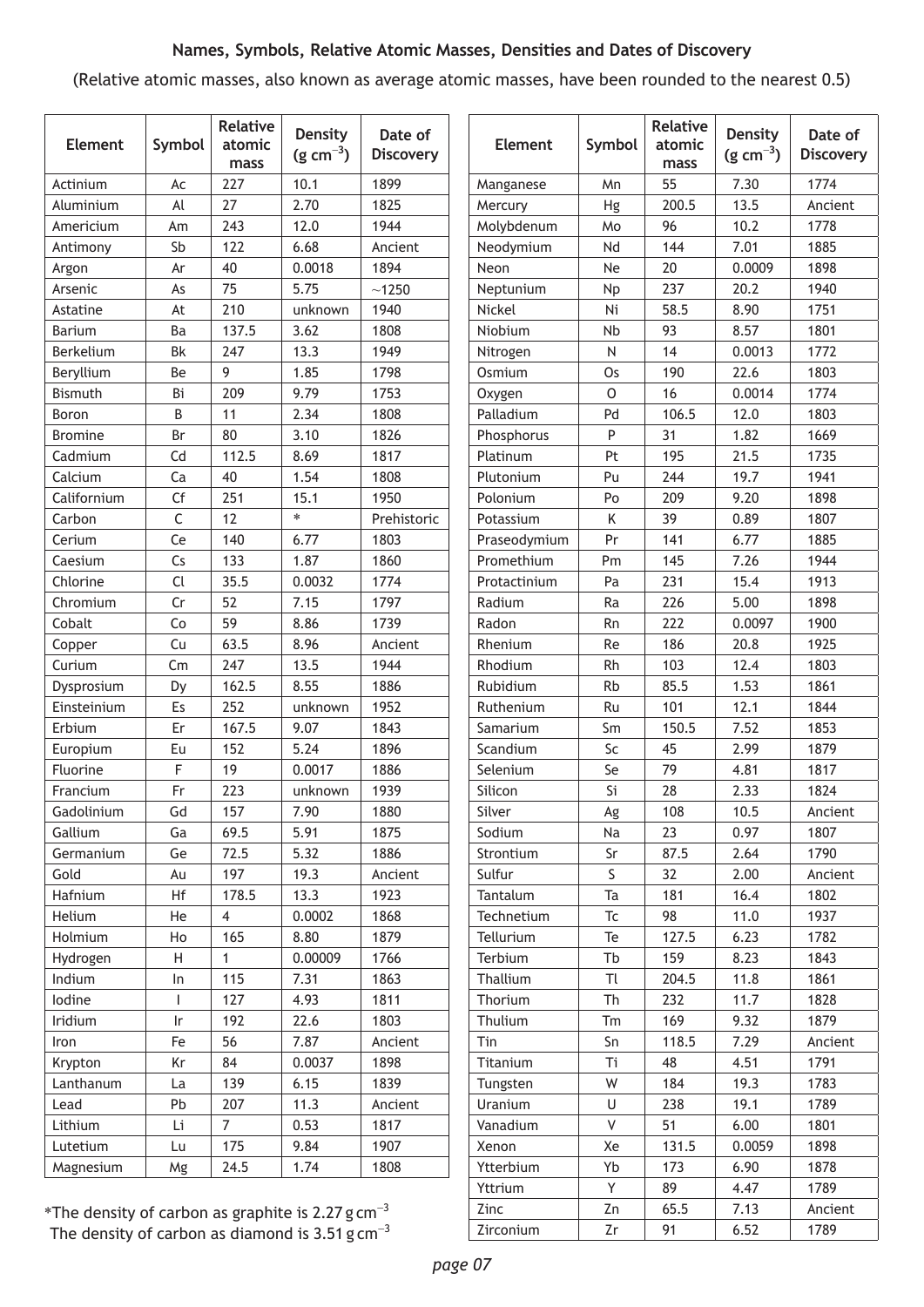#### **Formulae of Selected Ions containing more than one kind of Atom**

<span id="page-7-0"></span>

| one positive          |        | one negative      |                  | two negative |                                | three negative |                               |  |
|-----------------------|--------|-------------------|------------------|--------------|--------------------------------|----------------|-------------------------------|--|
| <b>Formula</b><br>lon |        | Formula<br>lon    |                  | lon          | Formula                        | lon            | Formula                       |  |
| ammonium              | $NH4+$ | ethanoate         | $CH3COO-$        | carbonate    | $CO_3^{2-}$                    | phosphate      | PO <sub>4</sub> <sup>3–</sup> |  |
|                       |        | hydrogencarbonate | HCO <sub>3</sub> | chromate     | CrO <sub>4</sub> <sup>2–</sup> |                |                               |  |
|                       |        | hydrogensulfate   | HSO <sub>4</sub> | dichromate   | $Cr_2O_7^{2-}$                 |                |                               |  |
|                       |        | hydrogensulfite   | $HSO_3^-$        | sulfate      | $SO_4^{2-}$                    |                |                               |  |
|                       |        | hydroxide         | $OH^-$           | sulfite      | $SO_3^{2-}$                    |                |                               |  |
|                       |        | nitrate           | $NO_3^-$         | thiosulfate  | $S_2O_3^{2-}$                  |                |                               |  |
|                       |        | permanganate      | MnO <sub>4</sub> |              |                                |                |                               |  |

#### **Solubilities of Selected Compounds in Water**

The table shows how some compounds behave in cold water

- vs means very soluble (a solubility greater than 10 g  $\mathsf{I}^{-1}$ )
- s means soluble (a solubility of between 1 and 10  $g^{-1}$ )
- i means insoluble (a solubility of less than 1 g $\mathsf{l}^{-1}$ )
- no data

|                         | bromide     | carbonate | chloride     | iodide       | nitrate           | phosphate    | sulfate   | oxide        | hydroxide    |
|-------------------------|-------------|-----------|--------------|--------------|-------------------|--------------|-----------|--------------|--------------|
| aluminium               | <b>VS</b>   |           | <b>VS</b>    | <b>VS</b>    | VS                | i            | <b>VS</b> | i            | i            |
| ammonium                | <b>VS</b>   | <b>VS</b> | <b>VS</b>    | <b>VS</b>    | VS                | VS           | <b>VS</b> |              |              |
| barium                  | <b>VS</b>   | i         | <b>VS</b>    | <b>VS</b>    | <b>VS</b>         | i            | i         | <b>VS</b>    | <b>VS</b>    |
| calcium                 | <b>VS</b>   | i         | <b>VS</b>    | <b>VS</b>    | VS                | i            | $\sf S$   | S            | $\mathsf S$  |
| copper(II)              | <b>VS</b>   | i         | <b>VS</b>    |              | <b>VS</b>         | i.           | <b>VS</b> | i            | i            |
| iron(II)                | <b>VS</b>   | i         | <b>VS</b>    | <b>VS</b>    | VS                | i            | <b>VS</b> | i            | i            |
| iron(III)               | <b>VS</b>   | —         | <b>VS</b>    |              | <b>VS</b>         | i            | <b>VS</b> | i            | i            |
| lead(II)                | $\mathsf S$ | i         | S            | i            | VS                | i            | i         | i            | i            |
| lithium                 | <b>VS</b>   | <b>VS</b> | VS           | VS           | VS                | i            | VS        | VS           | VS           |
| magnesium               | <b>VS</b>   | i         | <b>VS</b>    | VS           | VS                | i.           | VS        | i            | i            |
| nickel                  | <b>VS</b>   | i         | <b>VS</b>    | <b>VS</b>    | <b>VS</b>         | i            | <b>VS</b> | $\mathbf{i}$ | $\mathbf{i}$ |
| potassium               | <b>VS</b>   | <b>VS</b> | <b>VS</b>    | <b>VS</b>    | <b>VS</b>         | <b>VS</b>    | <b>VS</b> | <b>VS</b>    | <b>VS</b>    |
| silver                  | i           | i         | $\mathbf{i}$ | $\mathbf{i}$ | <b>VS</b>         | $\mathbf{i}$ | S         | i            |              |
| sodium                  | <b>VS</b>   | VS        | <b>VS</b>    | VS           | VS                | VS           | VS        | <b>VS</b>    | VS           |
| $\text{tin}(\text{II})$ | <b>VS</b>   | i.        | <b>VS</b>    | $\sf S$      | $\qquad \qquad -$ | i            | <b>VS</b> | i            | i            |
| zinc                    | <b>VS</b>   | i         | VS           | VS           | <b>VS</b>         | i            | VS        | i            | i            |

Note: Some of the compounds in the table hydrolyse significantly in water.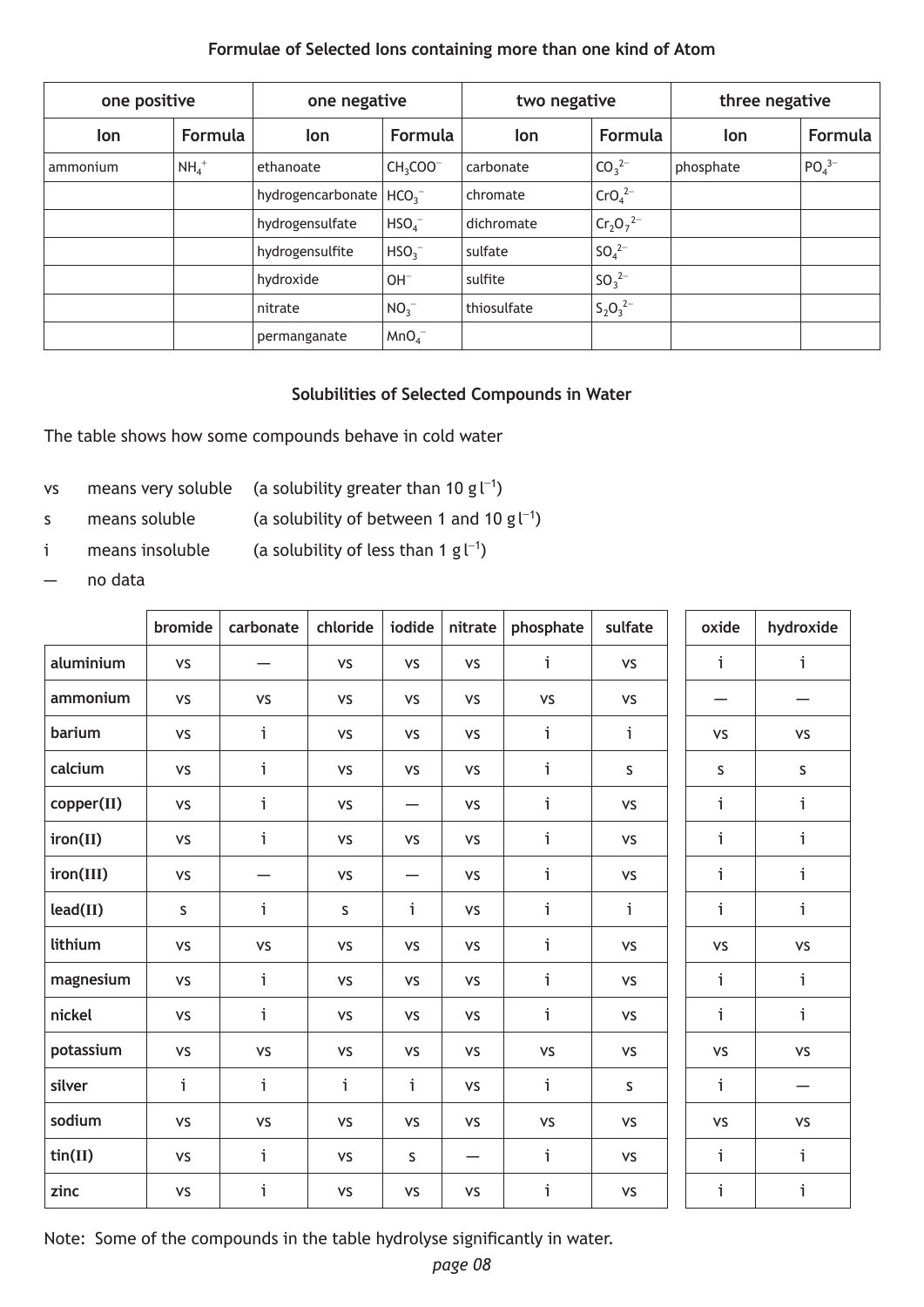#### **Melting and Boiling Points of Selected Inorganic Compounds**

<span id="page-8-0"></span>

| <b>COVALENT</b>  |                  |                  |
|------------------|------------------|------------------|
| Name of compound | mp $(^{\circ}C)$ | bp $(^{\circ}C)$ |
| ammonia          | $-78$            | $-33$            |
| carbon dioxide   | $-78$            | $-57$            |
| carbon monoxide  | $-205$           | $-192$           |
| nitrogen dioxide | $-9$             | 21               |
| silicon dioxide  | 1713             | 2950             |
| sulfur dioxide   | $-75$            | $-10$            |
| water            | 0                | 100              |

Under normal conditions, carbon dioxide does not melt but sublimes instead. The melting point and boiling point were measured under different conditions.

| <b>COVALENT</b>  |         |         | <b>IONIC</b>       |                  |         |  |  |  |
|------------------|---------|---------|--------------------|------------------|---------|--|--|--|
| Name of compound | mp (°C) | bp (°C) | Name of compound   | mp $(^{\circ}C)$ | bp (°C) |  |  |  |
| nonia            | $-78$   | $-33$   | barium chloride    | 961              | 1560    |  |  |  |
| on dioxide       | $-78$   | $-57$   | calcium oxide      | 2613             | 2850    |  |  |  |
| on monoxide      | $-205$  | $-192$  | lithium bromide    | 550              | 1265    |  |  |  |
| ogen dioxide     | $-9$    | 21      | magnesium chloride | 714              | 1412    |  |  |  |
| on dioxide       | 1713    | 2950    | potassium iodide   | 681              | 1323    |  |  |  |
| ur dioxide       | $-75$   | $-10$   | sodium chloride    | 802              | 1465    |  |  |  |
|                  |         |         |                    |                  |         |  |  |  |

## **Melting and Boiling Points of Selected Organic Compounds**

| Name of compound | mp $(^{\circ}C)$ | bp $(^{\circ}C)$ |
|------------------|------------------|------------------|
| methane          | $-182$           | $-162$           |
| ethane           | $-183$           | $-89$            |
| propane          | $-188$           | $-42$            |
| butane           | $-138$           | $-1$             |
| pentane          | $-130$           | 36               |
| hexane           | $-95$            | 69               |
| heptane          | $-91$            | 98               |
| octane           | $-57$            | 126              |
| cyclobutane      | $-90$            | 12               |
| cyclopentane     | $-93$            | 49               |
| cyclohexane      | 7                | 81               |
| 2-methylpropane  | $-159$           | $-12$            |
| 2-methylbutane   | $-160$           | 28               |
| 2-methylpentane  | $-154$           | 60               |
| 2-methylhexane   | $-118$           | 90               |

| Name of compound   | mp $(^{\circ}C)$ | bp $(^{\circ}C)$ |
|--------------------|------------------|------------------|
| ethene             | $-169$           | $-104$           |
| propene            | $-185$           | $-48$            |
| but-1-ene          | $-185$           | $-6$             |
| pent-1-ene         | $-165$           | 30               |
| hex-1-ene          | $-140$           | 63               |
| 2-methylpropene    | $-141$           | $-7$             |
| 2-methylbut-1-ene  | $-137$           | 31               |
| 2-methylpent-1-ene | $-136$           | 62               |
| 2-methylhex-1-ene  | $-103$           | 92               |
| methanol           | $-97.5$          | 65               |
| ethanol            | $-114$           | 78               |
| propan-1-ol        | $-124$           | 97               |
| propan-2-ol        | $-88$            | 82               |
| butan-1-ol         | $-89$            | 118              |
| butan-2-ol         | $-89$            | 100              |
| methanoic acid     | 8                | 101              |
| ethanoic acid      | 17               | 118              |
| propanoic acid     | $-20$            | 141              |
| butanoic acid      | -5               | 164              |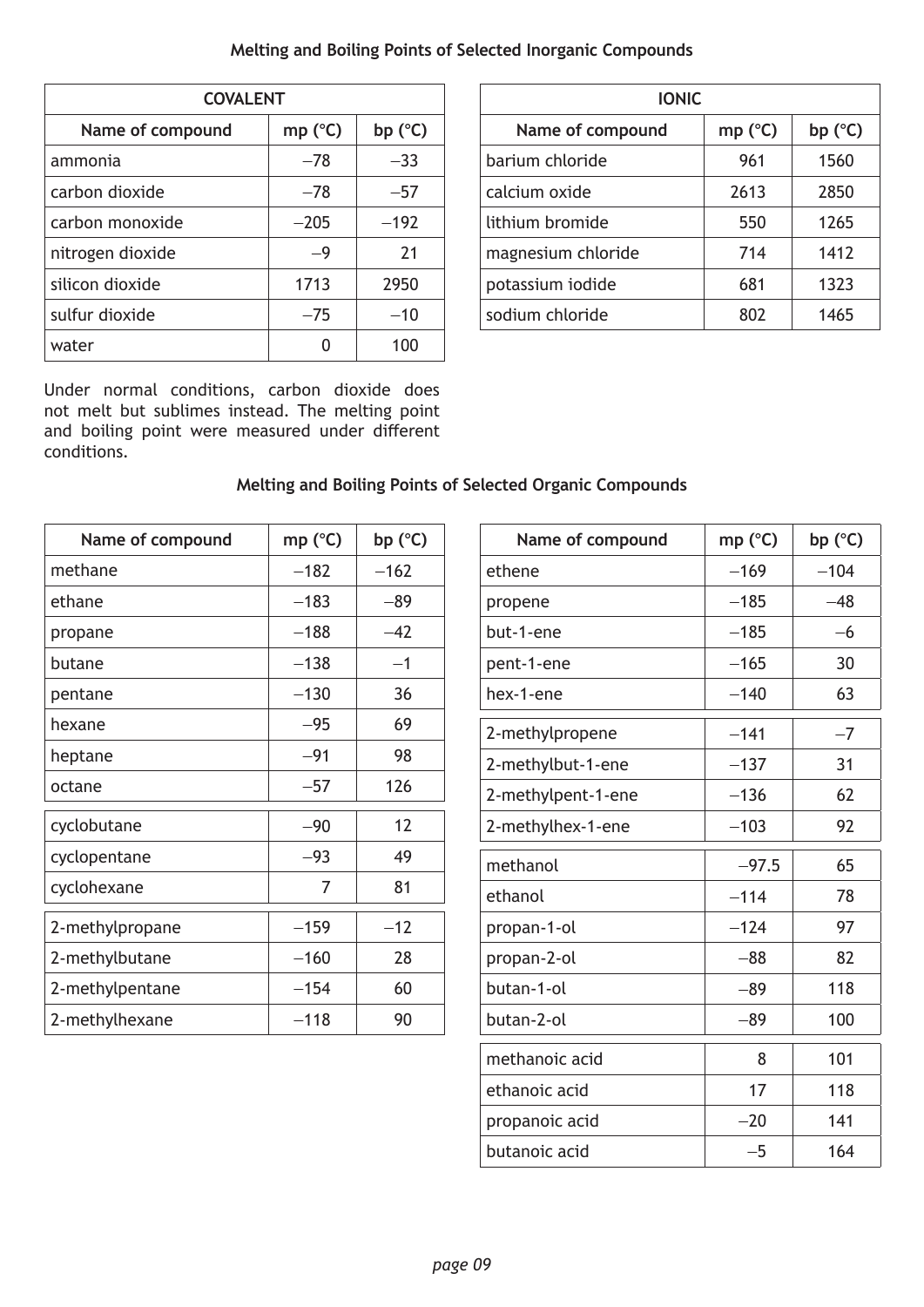#### **Electrochemical Series (Reduction Reactions)**

<span id="page-9-0"></span>

| <b>Metal</b> |                                      | <b>Reaction</b> |                                               |
|--------------|--------------------------------------|-----------------|-----------------------------------------------|
| lithium      | $Li^+(aq) + e^-$                     |                 | Li(s)                                         |
| potassium    | $K^{+}(aq) + e^{-}$                  |                 | K(s)                                          |
| calcium      | $Ca^{2+}(aq) + 2e^{-}$               |                 | Ca(s)                                         |
| sodium       | $Na^+(aq) + e^-$                     |                 | Na(s)                                         |
| magnesium    | $Mg^{2+}(aq) + 2e^-$                 |                 | Mg(s)                                         |
| aluminium    | $Al^{3+}(aq) + 3e^{-}$               |                 | Al(s)                                         |
| zinc         | $Zn^{2+}(aq) + 2e^-$                 |                 | Zn(s)                                         |
| iron         | $Fe^{2+}(aq) + 2e^{-}$               |                 | Fe(s)                                         |
| nickel       | $Ni^{2+}(aq) + 2e^-$                 |                 | Ni(s)                                         |
| tin          | $Sn^{2+}(aq) + 2e^{-}$               |                 | Sn(s)                                         |
| lead         | $Pb^{2+}(aq) + 2e^-$                 |                 | Pb(s)                                         |
|              | $Fe^{3+}(aq) + 3e^{-}$               |                 | Fe(s)                                         |
| hydrogen     | $2H^{+}(aq) + 2e^{-}$                |                 | H <sub>2</sub> (g)                            |
|              | $S_4O_6^{2-}$ (aq) + 2e <sup>-</sup> |                 | $2S_2O_3^{2-}$ (aq)                           |
|              | $SO_4^{2-}(aq) + 2H^+(aq) + 2e^-$    |                 | $SO_3^{2-}$ (aq) + H <sub>2</sub> O( $\ell$ ) |
|              |                                      |                 |                                               |
| copper       | $Cu^{2+}(aq) + 2e^-$                 |                 | Cu(s)                                         |
|              | $2H_2O(\ell) + O_2(g) + 4e^{-}$      |                 | $4OH-(aq)$                                    |
|              | $I_2(s) + 2e^-$                      |                 | $2I^{-}(aq)$                                  |
|              | $Fe^{3+}(aq) + e^{-}$                |                 | $Fe2+(aq)$                                    |
| silver       | $Ag^{+}(aq) + e^{-}$                 |                 | Ag(s)                                         |
| mercury      | $Hg^{2+}(aq) + 2e^-$                 |                 | $Hg(\ell)$                                    |
|              | $Br_2(\ell) + 2e^-$                  |                 | $2Br^{-}(aq)$                                 |
|              | $Cl2(g) + 2e^-$                      |                 | $2Cl^{-}(aq)$                                 |
| gold         | $Au^+(aq) + e^-$                     |                 | Au(s)                                         |
|              | $H_2O_2(aq) + 2H^+(aq) + 2e^-$       |                 | $2H_2O(\ell)$                                 |